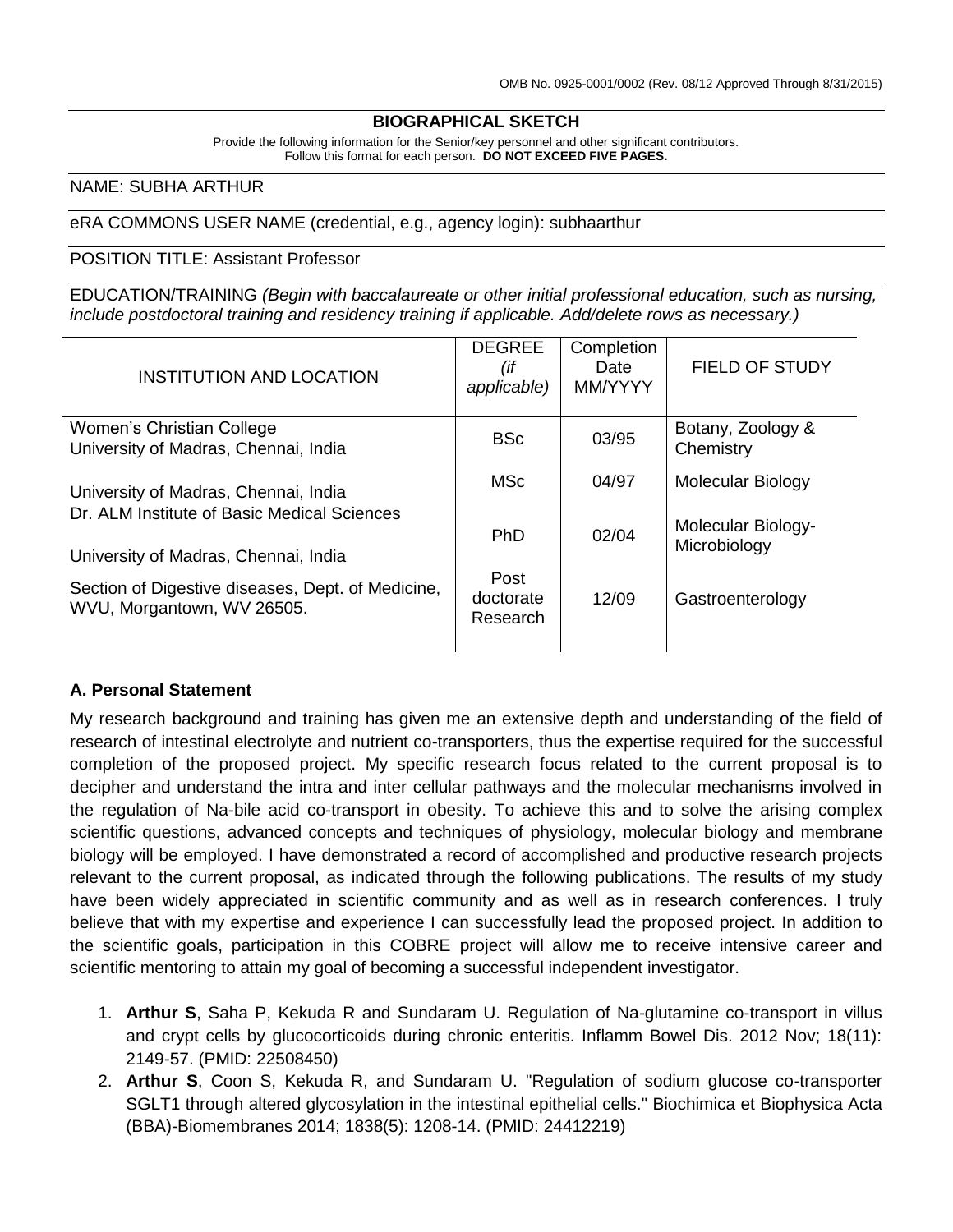- 3. **Arthur S**, Sundaram U. Protein kinase C-mediated phosphorylation of RKIP regulates inhibition of Na-alanine cotransport by leukotriene D (4) in intestinal epithelial cells. Am J Physiol Cell Physiol. 2014 Dec 1; 307(11): C1010-6. (PMID: 25231108)
- 4. Saha P, Manoharan P, **Arthur S**, Sundaram S, Kekuda R, Sundaram U. Molecular mechanism of regulation of villus cell Na-K-ATPase in the chronically inflamed mammalian small intestine. Biochim Biophys Acta. 2015 Feb; 1848(2): 702-11. (PMID: 25462166)

## **B. Positions and Honors**

## **Positions and Employment**

| 2004-05  | Lecturer, Dept. of Biotechnology, SIST, Chennai, India.                         |
|----------|---------------------------------------------------------------------------------|
| 2005-09  | Postdoctoral researcher, Section of Digestive diseases, Dept. of Medicine, WVU. |
| 2010-13  | Research Associate, Section of Digestive diseases, Dept. of Medicine, WVU.      |
| $2013 -$ | Assistant Professor, Department of Clinical and Translational Sciences,         |
|          | Marshall University, Huntington WV.                                             |

## **Professional Memberships**

| 2005-10 | Trainee member, American Gastroenterological Association. |
|---------|-----------------------------------------------------------|
|         |                                                           |

2010- Member, American Gastroenterological Association

### **Honors**

| 1995 | Alma Stockey convocation Prize for the best outgoing student in BSc.                     |
|------|------------------------------------------------------------------------------------------|
| 1995 | Dr. Anna Zachariah prize for securing the highest marks in 'Microbiology' and 'Molecular |
|      | Genetics' in BSc.                                                                        |
| 1995 | P.X. Rengasami and Sinnadurai memorial prize for securing the highest marks in all the   |
|      | core practical papers in BSc.                                                            |
| 1998 | Junior Research Fellow awarded by Rameshwardas Birla Smarak Kosh,                        |
|      | Mumbai, India.                                                                           |
| 2001 | Senior Research Fellow awarded by Lady Tata Memorial Trust, Mumbai. India.               |

### **B. Contribution to Science**

1. I have documented through a series of publications, both as the primary investigator and as a coinvestigator, that intestinal Na-glutamine co-transporters B0AT1 and SN2 are altered during chronic intestinal inflammation resulting in the malabsorption of glutamine. This finding is extremely significant as glutamine is the essential building block of proteins and malabsorption of this nutrient results in progression of the disease. I have further shown with my co-investigators that these alterations are due to the direct effect of immune inflammatory mediators on Na-glutamine cotransporters in the enterocytes and could be efficiently reversed to normal with a broad spectrum immune modulator such as a glucocorticoid. This publication established that malabsorption of glutamine is an actively regulated process by the intestinal cells and is completely revocable. This information is extremely vital as it lays the stage to formulate efficacious treatment modalities for this chronic condition that is without a medical cure and commonly requires a lifetime of care. Following are the publications with direct relevance to the current proposal.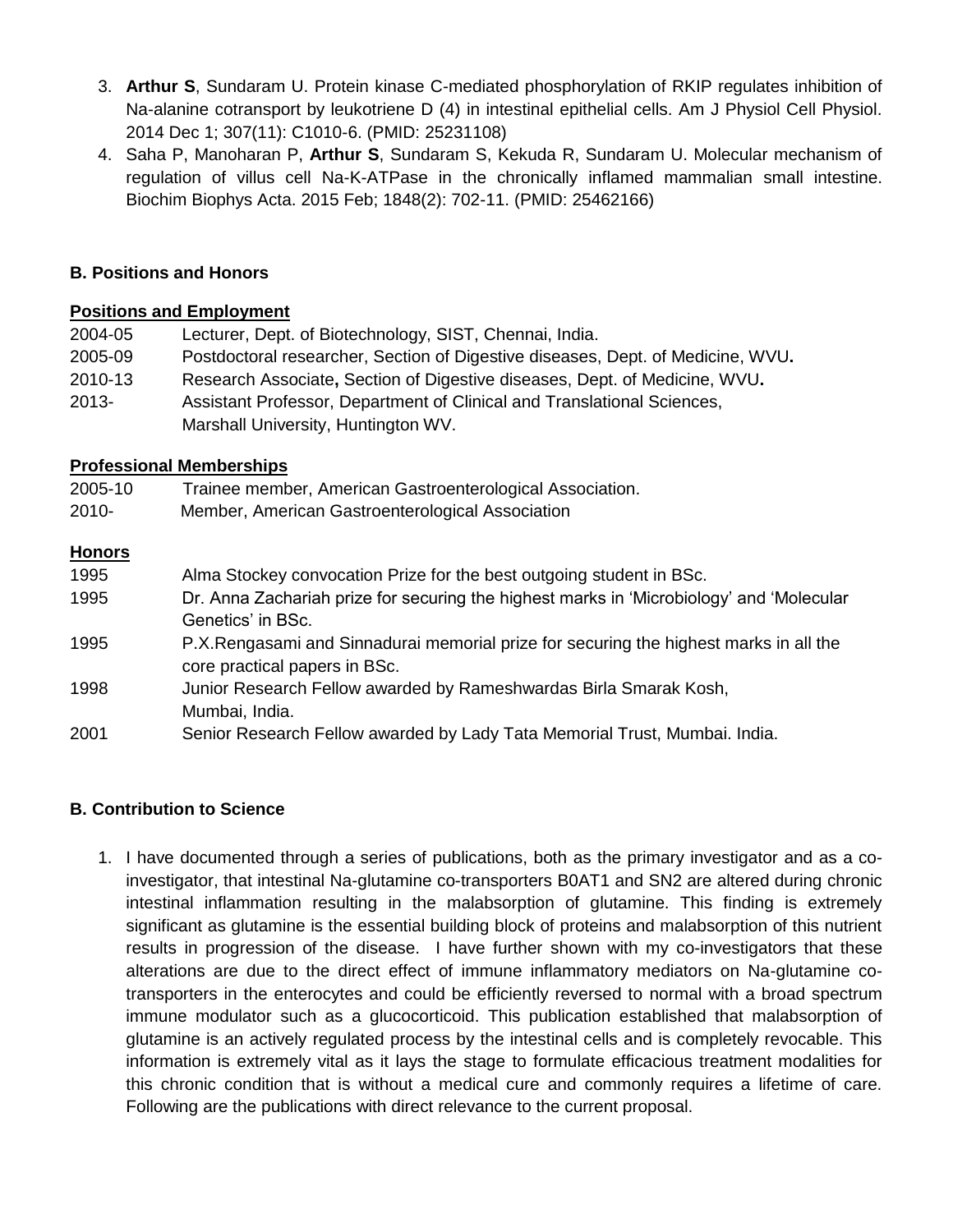- a. Talukder JR, Kekuda R, Saha P, **Arthur S**, Sundaram U. Identification and characterization of rabbit small intestinal villus cell brush-border membrane Na-glutamine co-transporter. Am J Physiol Gastrointest Liver Physiol. 2008; 295(1):G7-G15. (PMCID: PMC2494716)
- b. Saha P\*, **Arthur S**\*, Kekuda R and Sundaram U. Na-Glutamine co-transporters B0AT1 in Villus and SN2 in Crypts are differentially altered in chronically inflamed in rabbit intestine. Biophysica et Biochemica. 2012; 1818 (3):434-442. (\*equal contribution by both authors) (PMID: 22100603)
- c. **Arthur S**, Saha P, Kekuda R and Sundaram U. Regulation of Na-glutamine co-transport in villus and crypt cells by glucocorticoids during chronic enteritis. Inflamm Bowel Dis. 2012 Nov; 18(11): 2149-57. (PMID: 22508450)
- d. **Arthur S**, Sundaram U. Inducible nitric oxide regulates intestinal glutamine assimilation during chronic intestinal inflammation. Nitric Oxide. 2015 Jan 30; 44:98-104 (PMID: 25524833).
- e. Singh S, **Arthur S**, Talukder J, Palaniappan B, Coon S, Sundaram U. Mast cell regulation of Na-glutamine co-transporters B0AT1 in villus and SN2 in crypt cells during chronic intestinal inflammation. BMC gastroenterology. 2015; 15(1):47. Epub 2015/04/18. doi: 10.1186/s12876-015-0275-5. PubMed PMID: 25884559; PubMed Central PMCID: PMCPmc4405831.
- 2. In addition to the above mentioned contributions, I have also documented with my co-investigators the key signaling pathways and molecular mechanisms that are involved in the regulation of (a) Naalanine co-transporter ASCT1 by Leukotriene D4, (b) Na-glucose co-transporter SGLT1 by nitric oxide and (c) regulation of Na/K-ATPase during chronic intestinal inflammation. All these scientific contributions have established the role of immune pathways and intracellular signaling pathways on the primary nutrient absorptive mechanisms in the intestinal epithelial cells.
	- a. **Arthur S**, Coon S, Kekuda R, and Sundaram U. "Regulation of sodium glucose cotransporter SGLT1 through altered glycosylation in the intestinal epithelial cells." Biochimica et Biophysica Acta (BBA)-Biomembranes 2014; 1838(5): 1208-14. (PMID: 24412219)
	- b. **Arthur S**, Sundaram U. Protein kinase C-mediated phosphorylation of RKIP regulates inhibition of Na-alanine cotransport by leukotriene D (4) in intestinal epithelial cells. Am J Physiol Cell Physiol. 2014 Dec 1; 307(11): C1010-6. (PMID: 25231108)
	- c. Saha P, Manoharan P, **Arthur S**, Sundaram S, Kekuda R, Sundaram U. Molecular mechanism of regulation of villus cell Na-K-ATPase in the chronically inflamed mammalian small intestine. Biochim Biophys Acta. 2015 Feb; 1848(2): 702-11. (PMID: 25462166)

Complete list of publications in MyBibliography**:**

[http://www.ncbi.nlm.nih.gov/sites/myncbi/1DwhNN2y2tO5Y/bibliography/48009550/public/?sort=date&direc](http://www.ncbi.nlm.nih.gov/sites/myncbi/1DwhNN2y2tO5Y/bibliography/48009550/public/?sort=date&direction=ascending) [tion=ascending](http://www.ncbi.nlm.nih.gov/sites/myncbi/1DwhNN2y2tO5Y/bibliography/48009550/public/?sort=date&direction=ascending)

# **B. Research support**

# **Ongoing research support**

• Applachian Centre for Clinical and Translational Sciences Feb. 2015 to Jan. 2016 Title: Regulation of sodium dependent bile acid absorption in obesity. The goal of this study is to determine how bile acid co-transport in the small intestine is regulated in obesity.